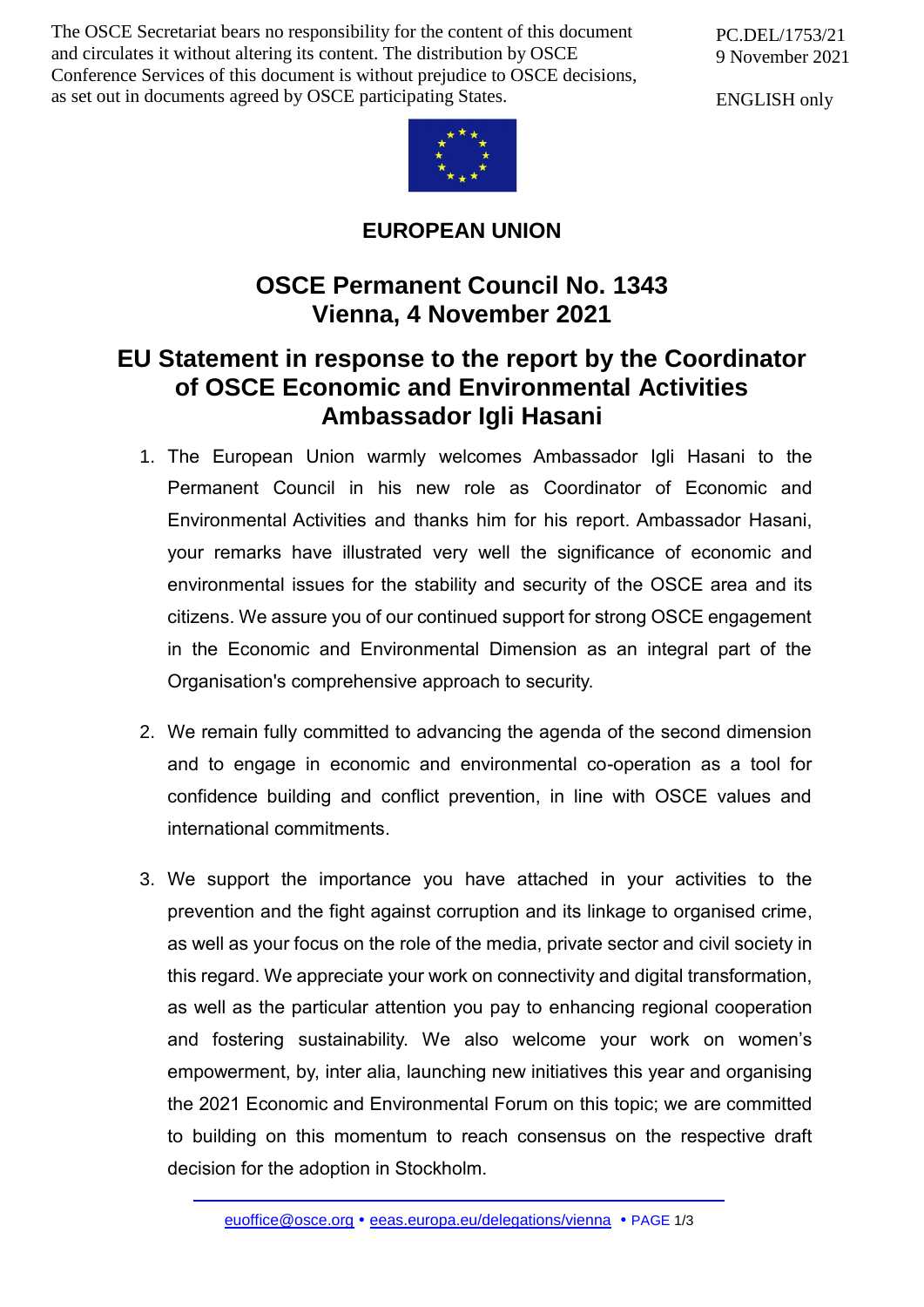- 4. We equally appreciate your focus on addressing the security implications of environmental and climate challenges. In this context, we welcome your office's activities to promoting good environmental governance, inter alia by supporting the multi-stakeholder approach of Aarhus Centres, and to address topics such as transboundary water cooperation, disaster risk reduction, climate change and energy security, also by increasing the use of renewable energy resources. We hope to strengthen our commitments in this regard in the upcoming Stockholm Ministerial Council to reflect the urgency of the climate and environmental crisis, as well as the link between the environment and security.
- 5. We further welcome your commitment to gender equality through full and comprehensive mainstreaming of gender across all activities of the Office. We are convinced that incorporating a gender perspective in all OSCE activities is an essential component of a comprehensive approach to security.
- 6. We appreciate the co-organisation by the OCEEA of a high-level conference this summer to mark the 30<sup>th</sup> anniversary of the Bonn Document. It provided a valuable opportunity to review how the OSCE can continue contributing to European peace, security and prosperity through a market-based economy and environmental protection and to highlight the changing role of the OSCE's Economic and Environmental Dimension over the past 30 years.
- 7. We thank you for focusing on synergies and avoiding duplications. Joining efforts and coordinating activities among OSCE structures and with other international organisations is key to delivering better results. We encourage you to continue in this way. We equally attach great importance to your active and close cooperation with the field operations and thank you for your continued support to them.
- 8. We welcome the steps undertaken by your Office in order to make your activities more visible, in particular the launch of the Confluence Space platform to facilitate the exchange of information between your Office and delegations. We would like to stress our support in continuing this work also with regard to the projects your Office is implementing.

[euoffice@osce.org](mailto:euoffice@osce.org) • [eeas.europa.eu/delegations/vienna](http://eeas.europa.eu/delegations/vienna) • PAGE 2/3